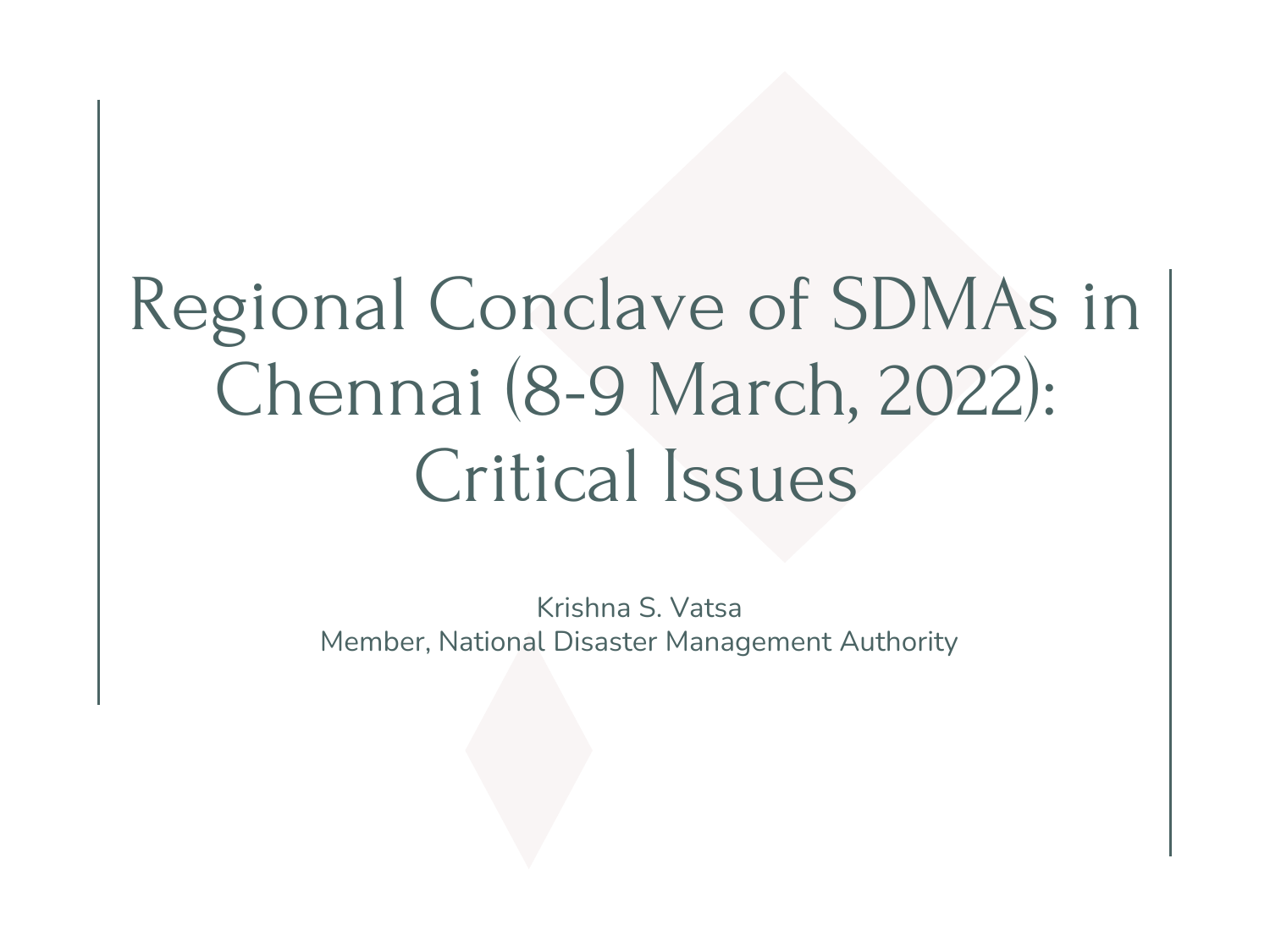# The Context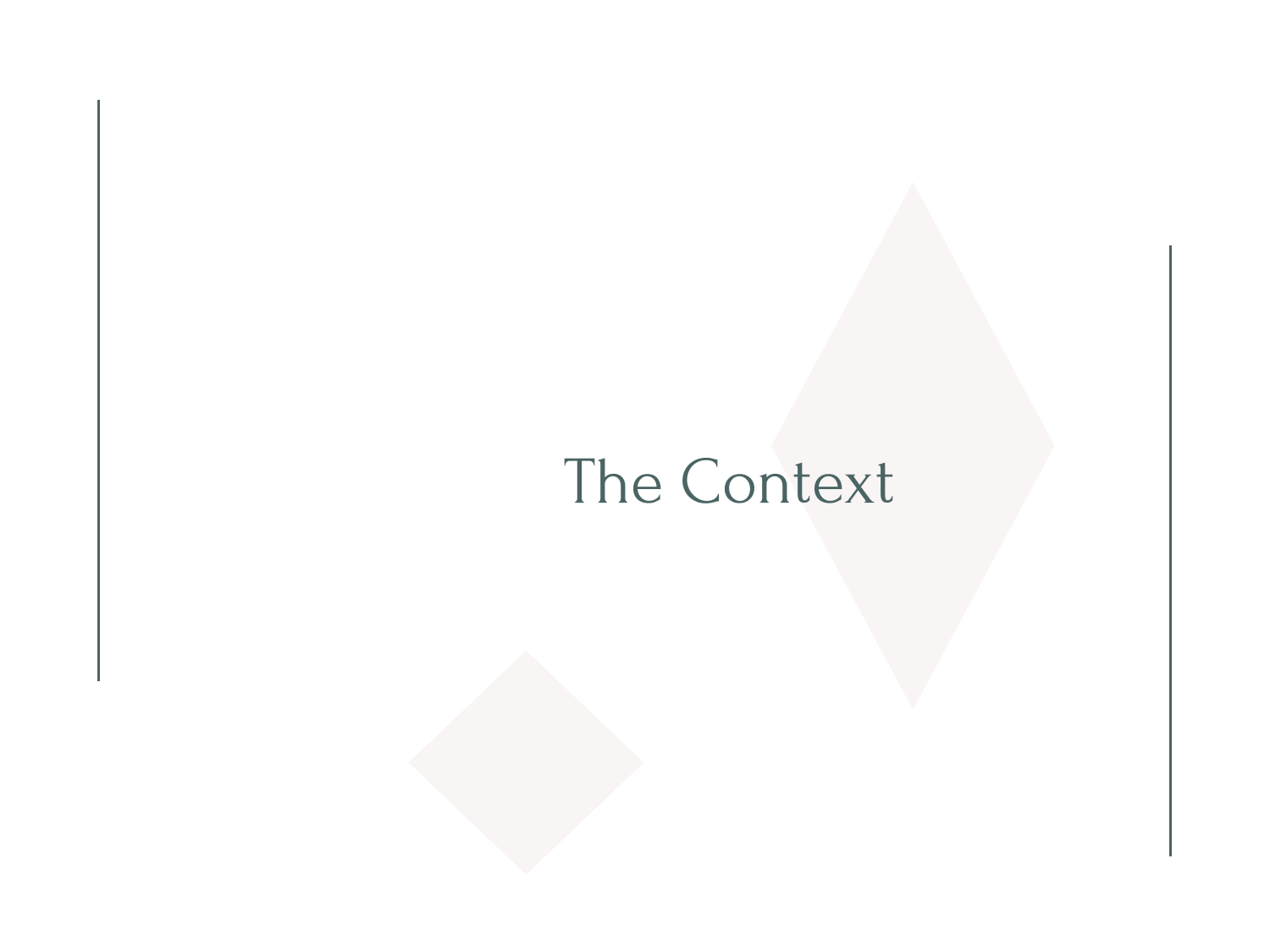## The Application of DM Act, 2005

- DM Act, 2005 used to set up Empowered Groups, and introduce restrictions
- How do SDMAs and DDMAs view the DM Act, 2005? How do they intend to use various provisions of the Act to support DM functions?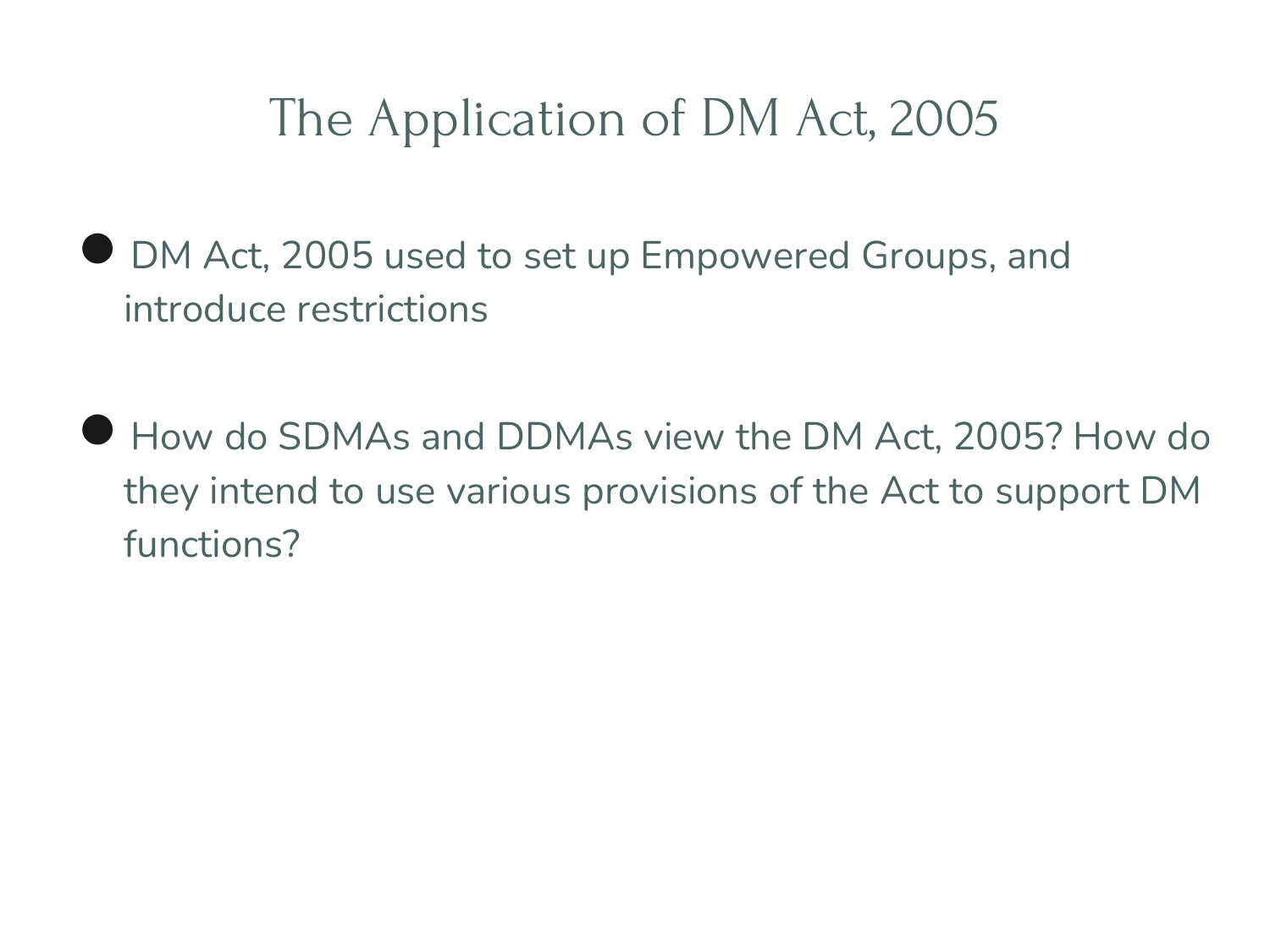# 15th FC Recommendations for Funding Windows

- Four Funding Windows at the National and State Levels: Response, Recovery, and Preparedness & Capacity-building within NDRF/SDRF and NDMF/SDMF
- New Tools: Rapid Assessment and PDNAs
- **Earmarked Allocations for National Programmes**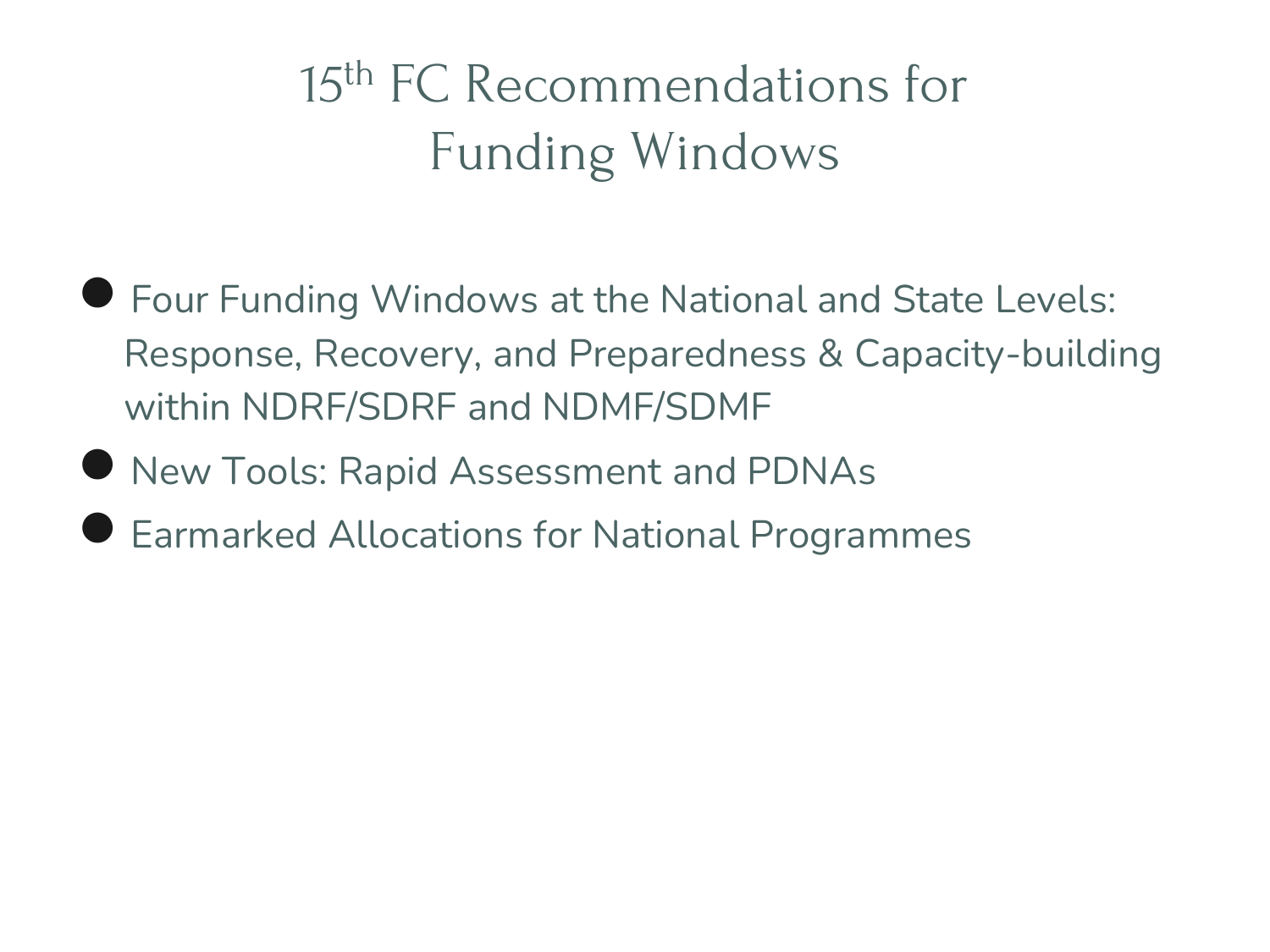# Climate Change and its Impact

- **•** Extreme Rainfall
- Increased Incidence of Floods
- Landslides
- Urban floods
- Cyclonic Disturbances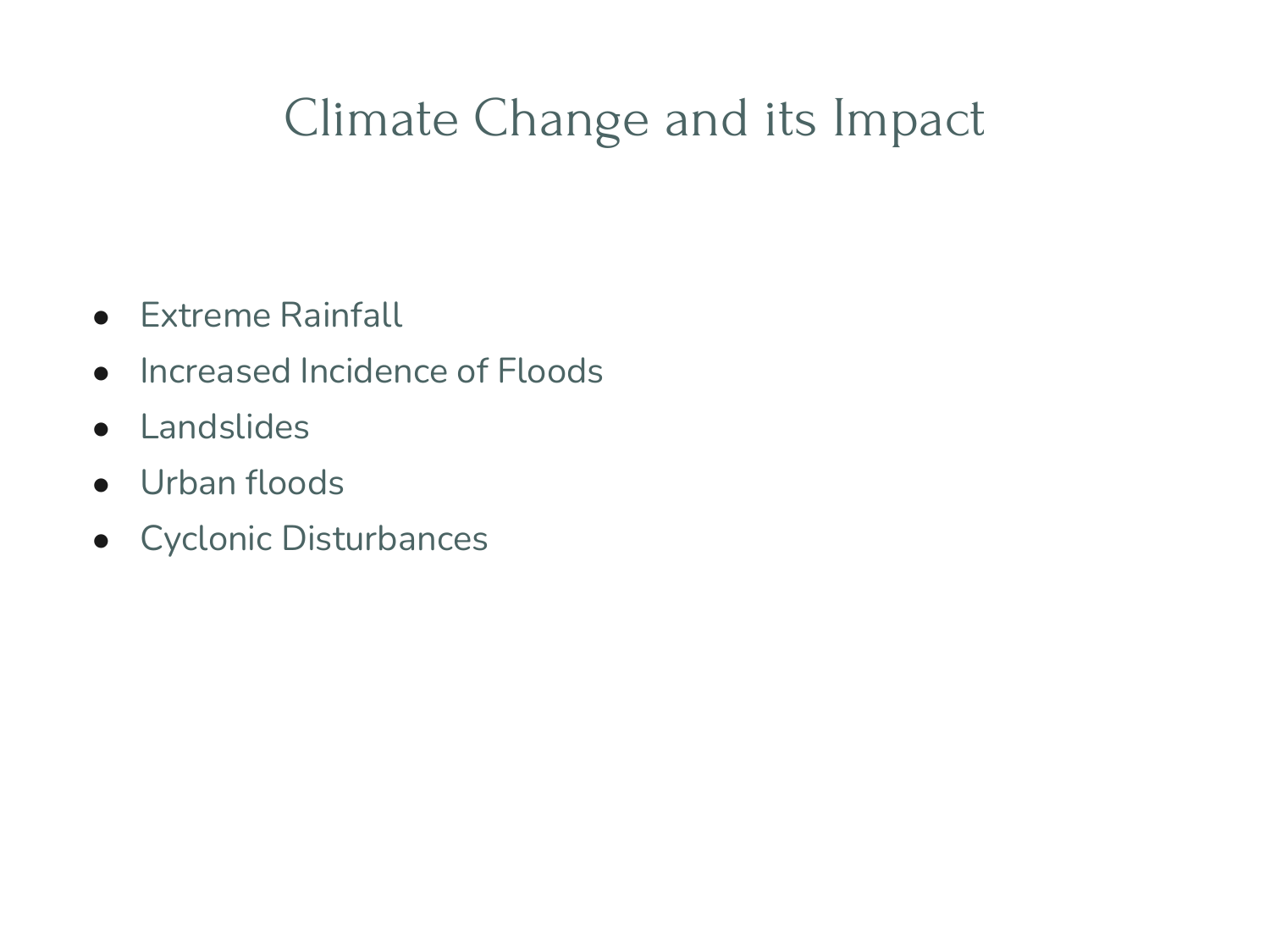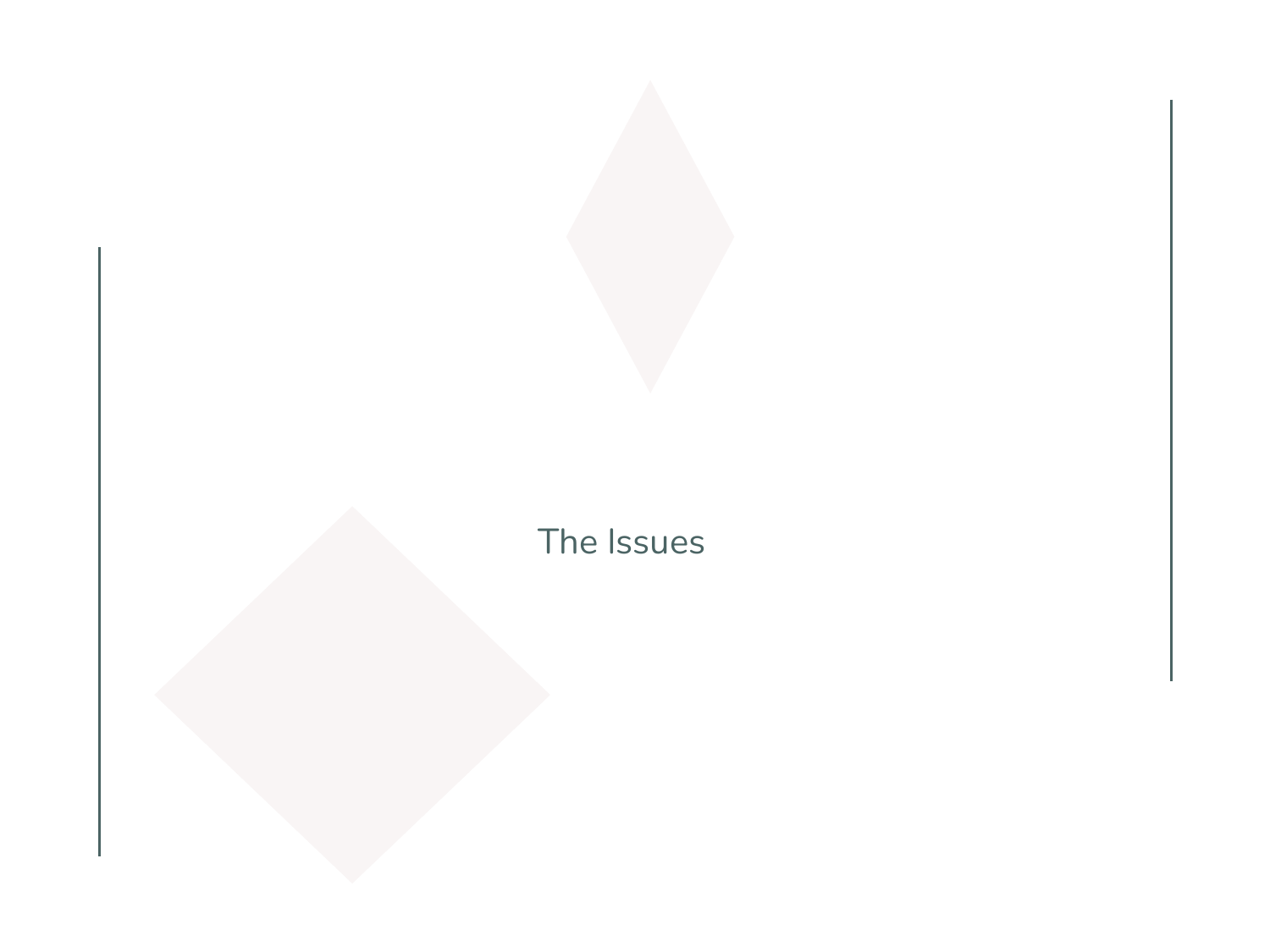#### The State-level DM Set-up

- **The duality between the Department of Disaster** Management and SDMAs as a result of the DM Act, 2005
- How can these two arms at the State level be more integrated?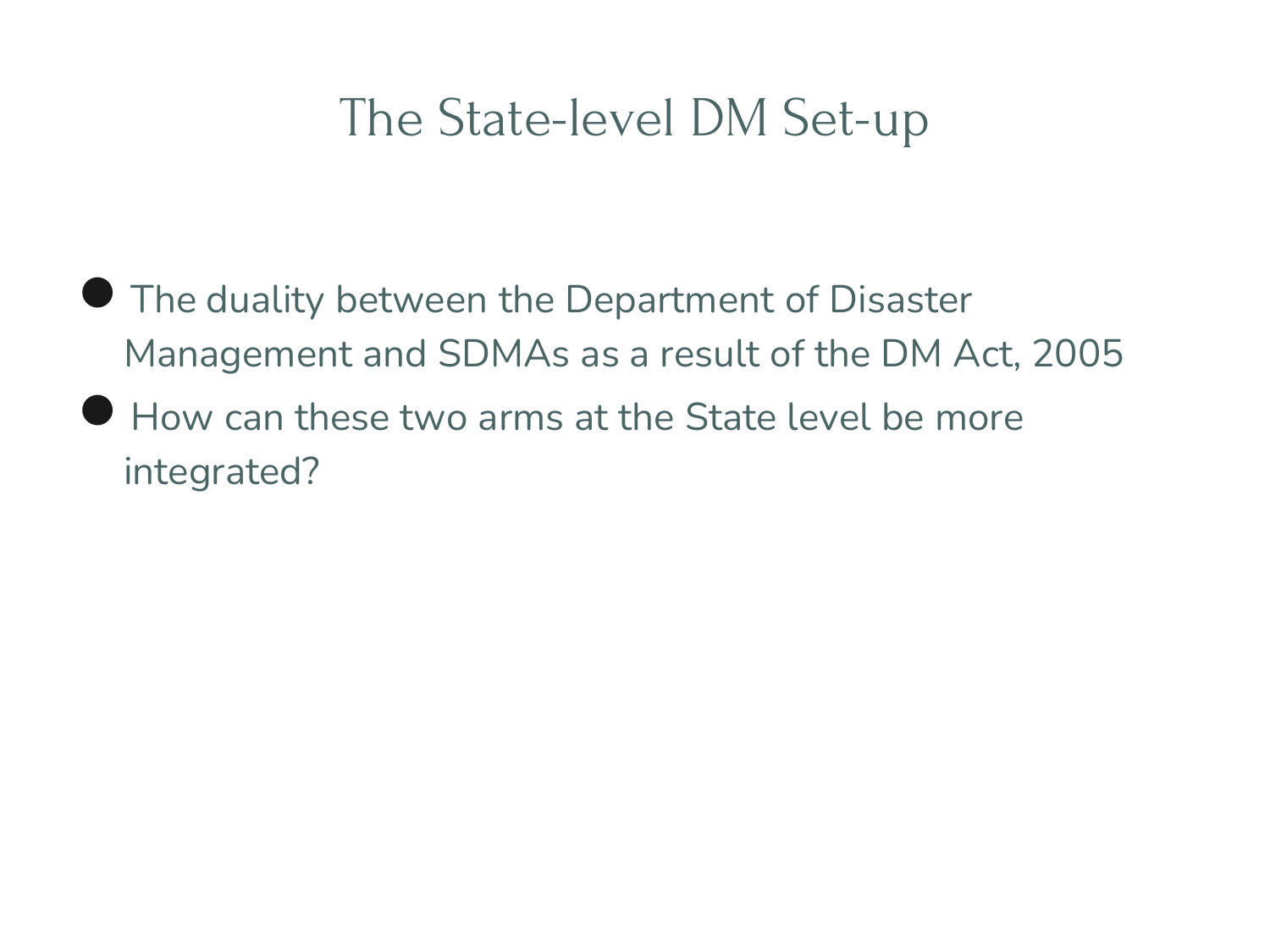# Improving Professional/ Technical Support to the SDMAs

- How can SDMAs support the function of Preparedness, Response, Recovery & Reconstruction, and Mitigation?
- How do we strengthen the SDMAs in terms of staff, capacities, and resources?
- How do we get more technically / professionally experienced people to serve SDMAs?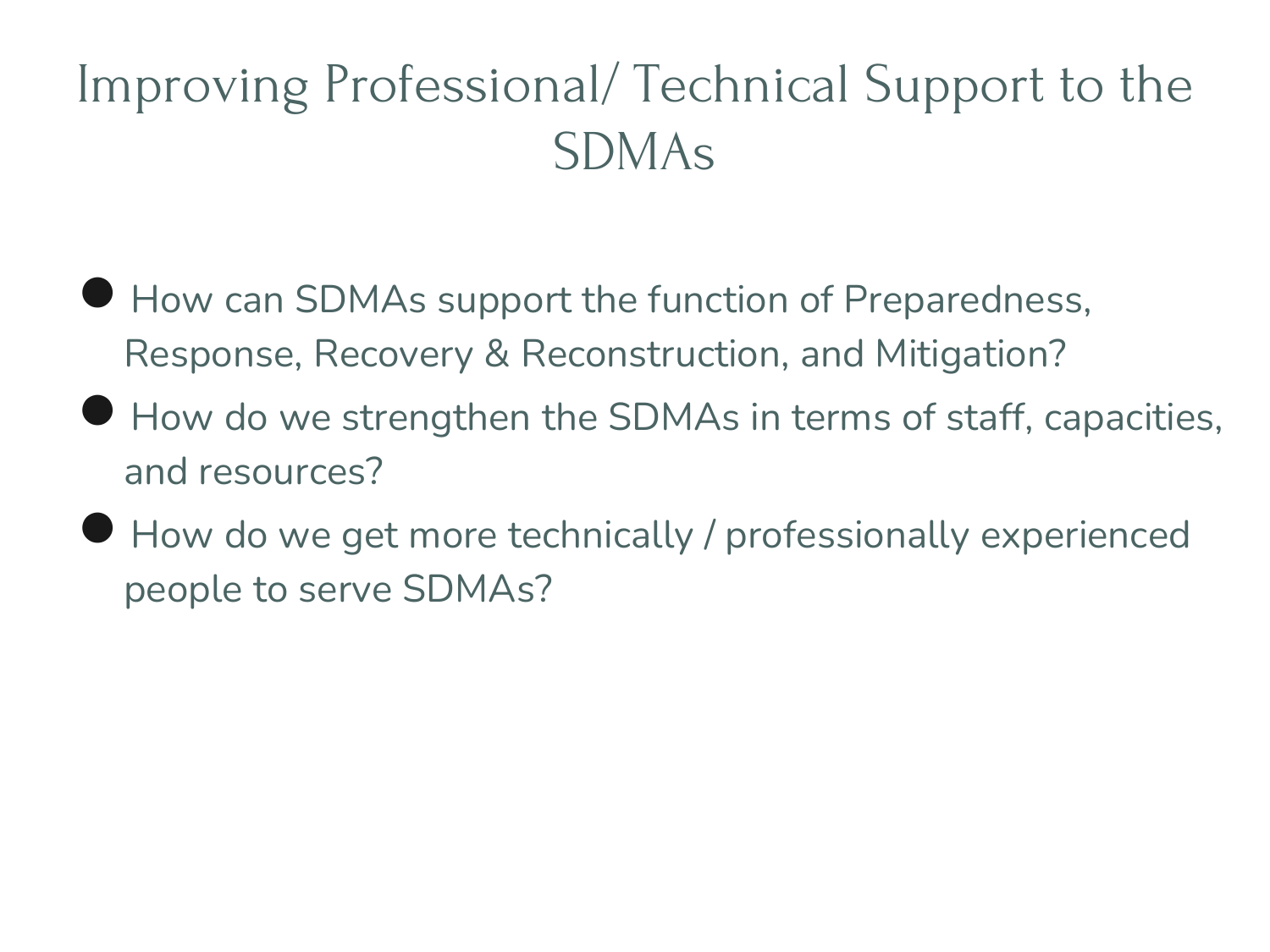#### State-level Response

- How do we improve State-level response to a disaster?
- How do we set up SDRF Battalions in each state?
- How do we create a multi-tier response structure at the State level?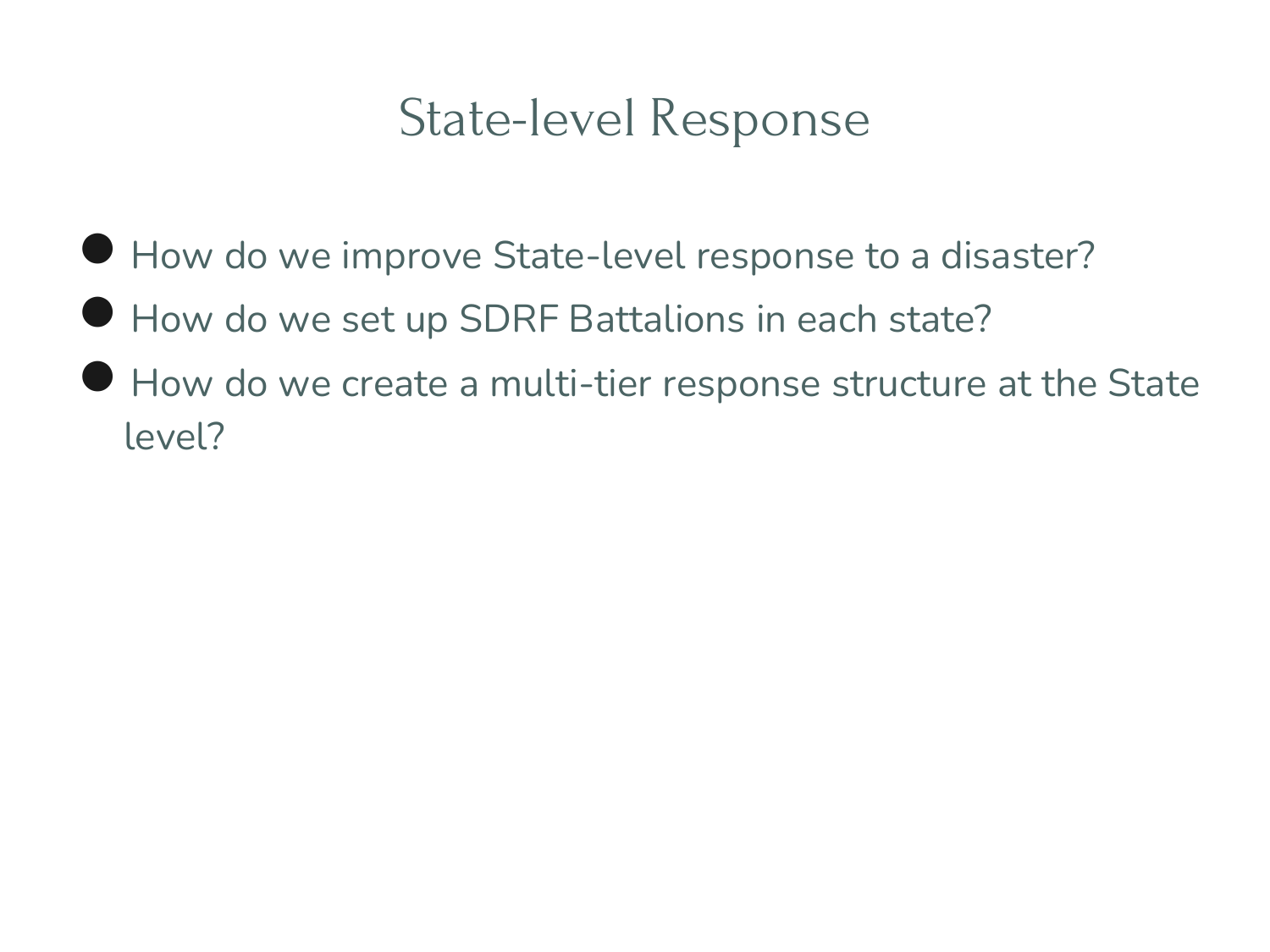#### State Disaster Response / Mitigation Fund

- How do we operationalize the funding windows?
- How do they decide upon the priorities?
- $\bullet$  How do they get the capacity to utilize these funds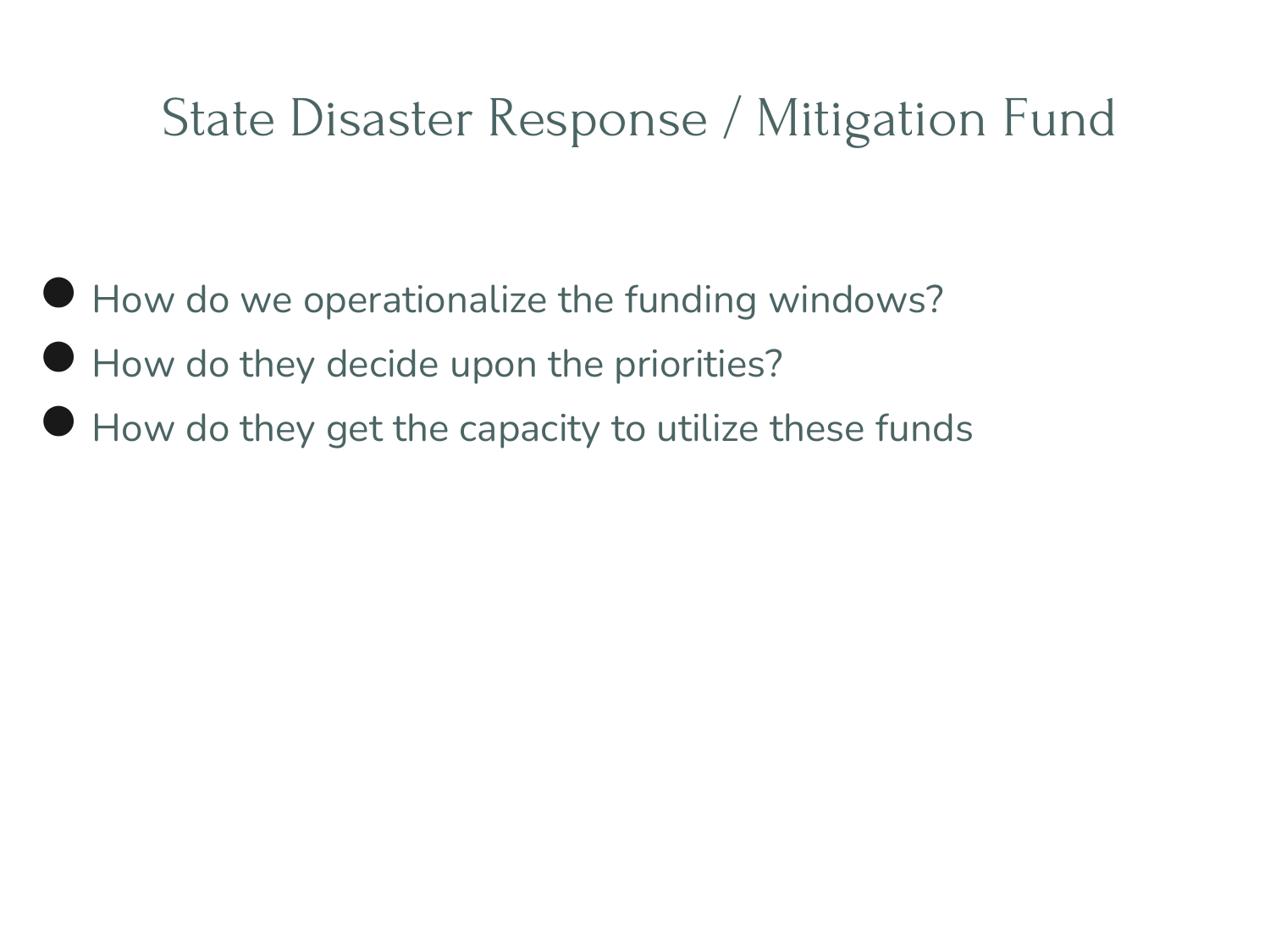# Accountability

- How are Disaster Management Authorities more accountable for the funds that are spent?
- How can we develop and implement projects that are technically appropriate and cost-effective?
- How do we measure the impact of various interventions funded by Funding Windows?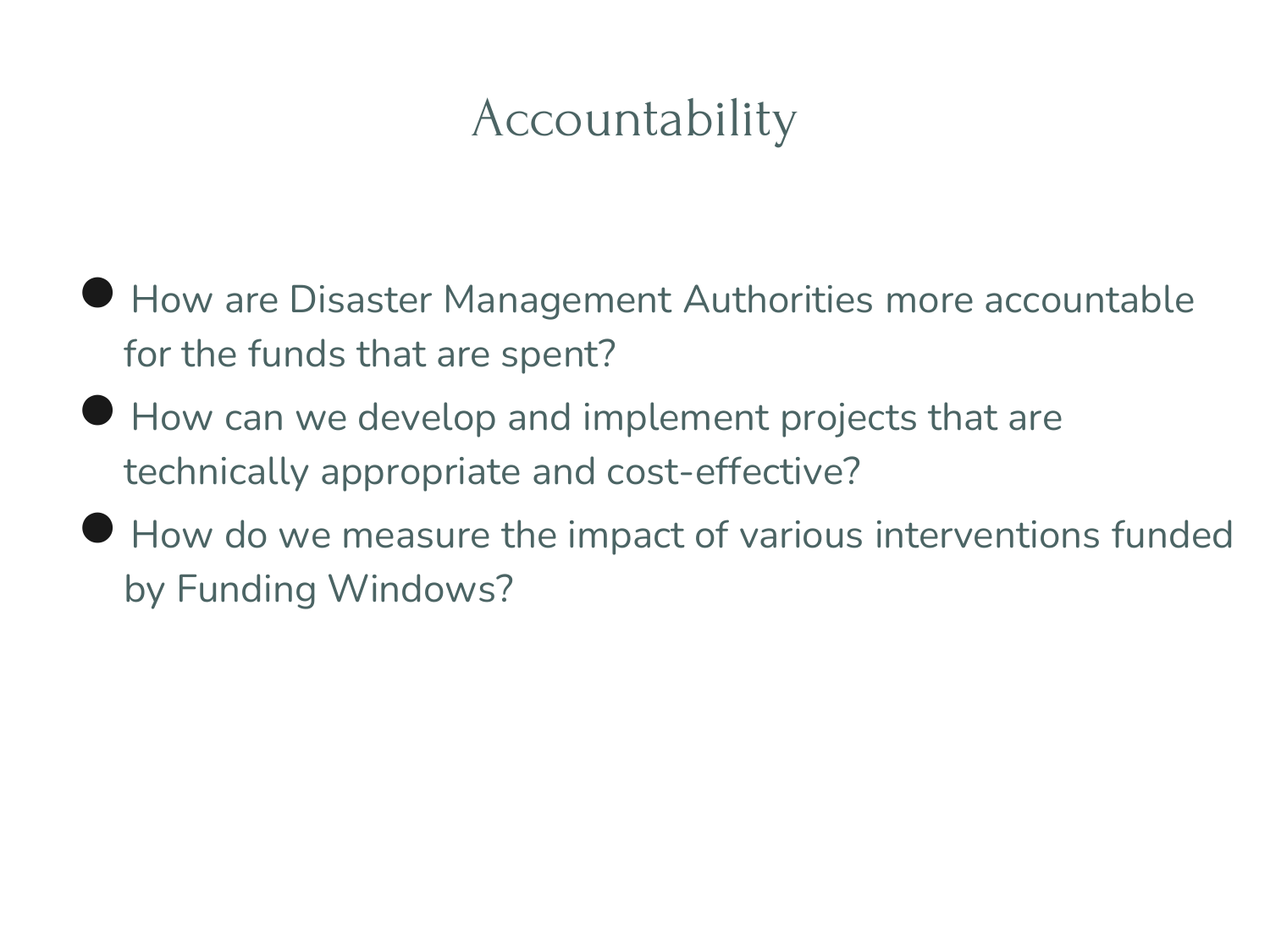# DDMAs' Functioning

- How do we make DDMAs more than a district-level committees?
- How do DDMAs implement all the four functions: preparedness, response, recovery, and mitigation
- What kind of staff and technical support the DDMAs must have?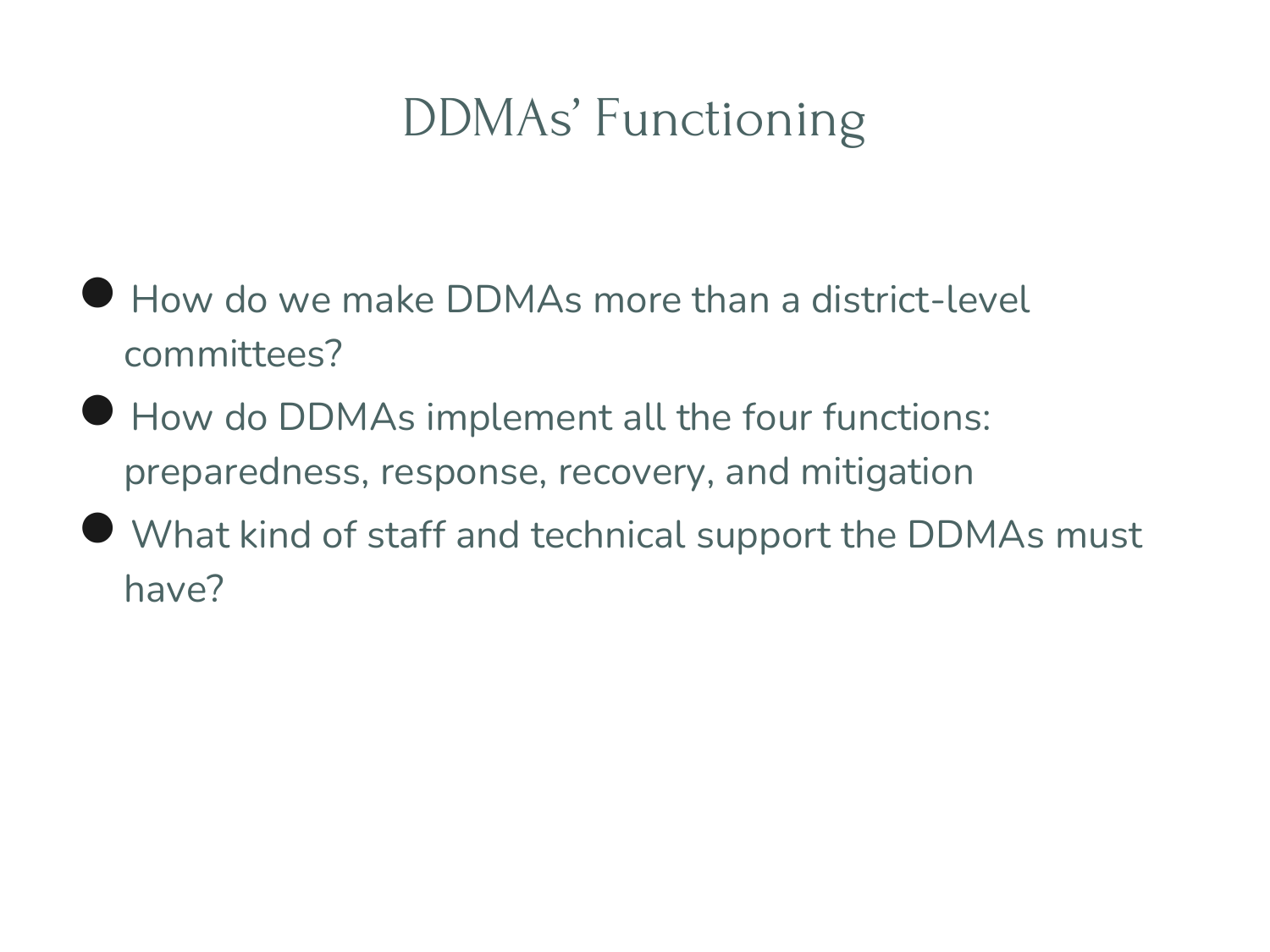#### Decentralizing Funds to DDMAs

- How can DDMAs have access to funding?
- Can we activate DDRF and DDMF?
- How can DDMAs invest in preparedness and mitigation?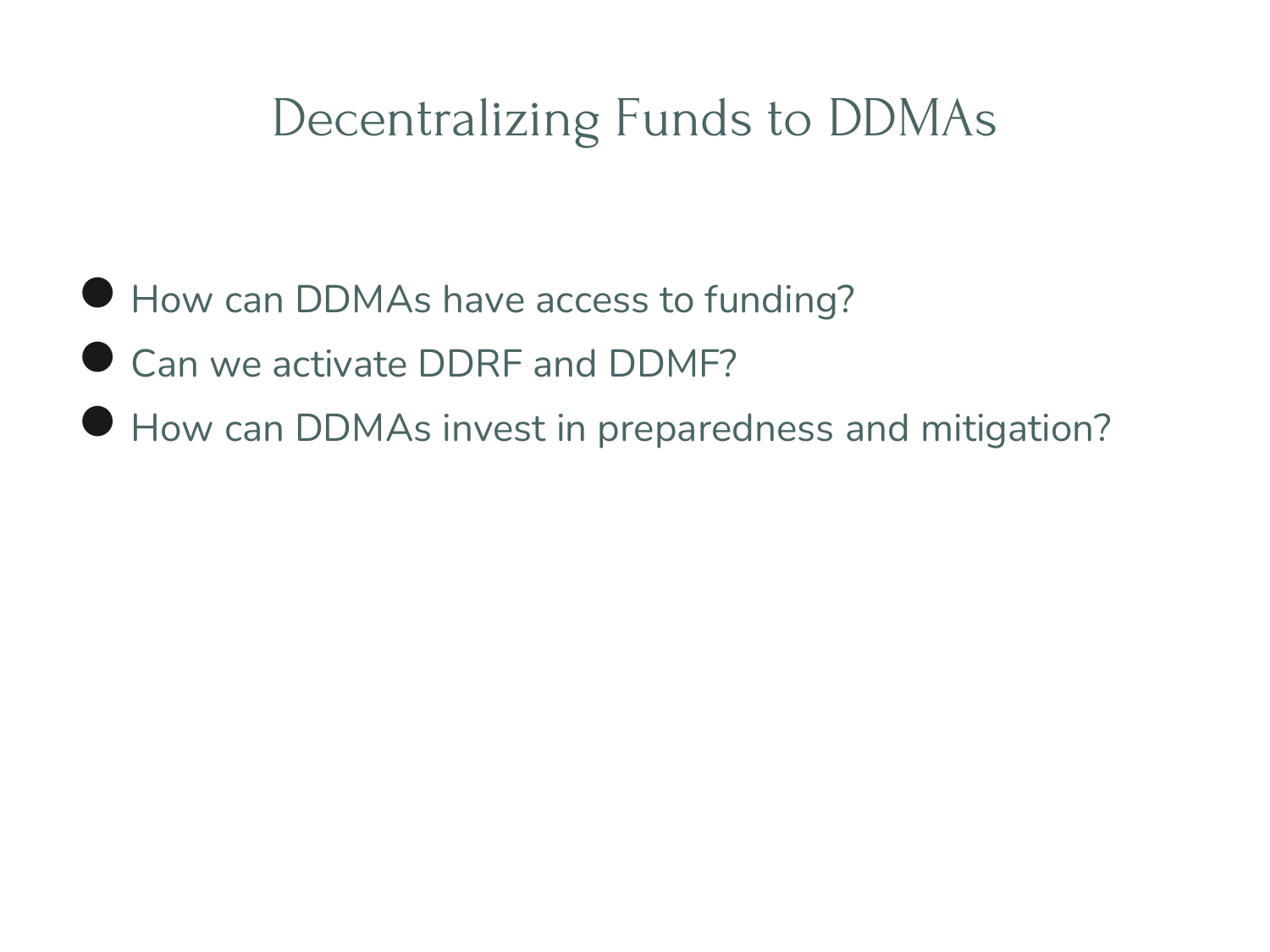# Integrating Disaster Management into Municipal Councils and PRIs

- **Both Municipal Councils and PRIs supported Covid-19** management
- How can these institutions perform disaster management functions on a regular basis?
- How can they find staff resources to support disaster management?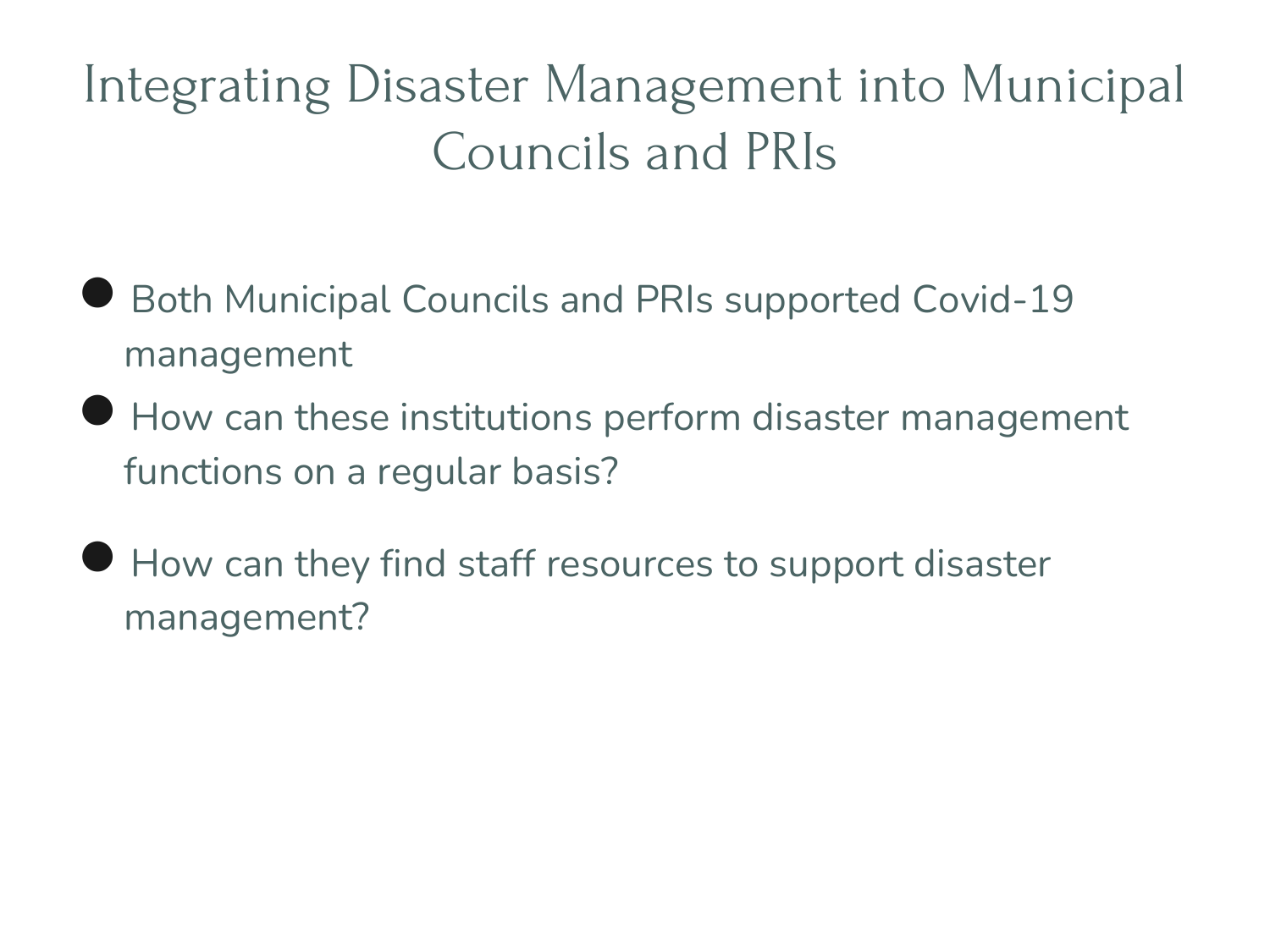#### Facilities and Resources

- At all levels, how do we set up certain facilities and resources for disaster management?
	- -- EOCs (A Network Architecture)
	- -- Logistics (Maintaining the Supply Lines)
	- -- GIS-based Applications
	- -- Ability to rapidly assess and deliver assistance
	- -- A Network of Experts and Volunteers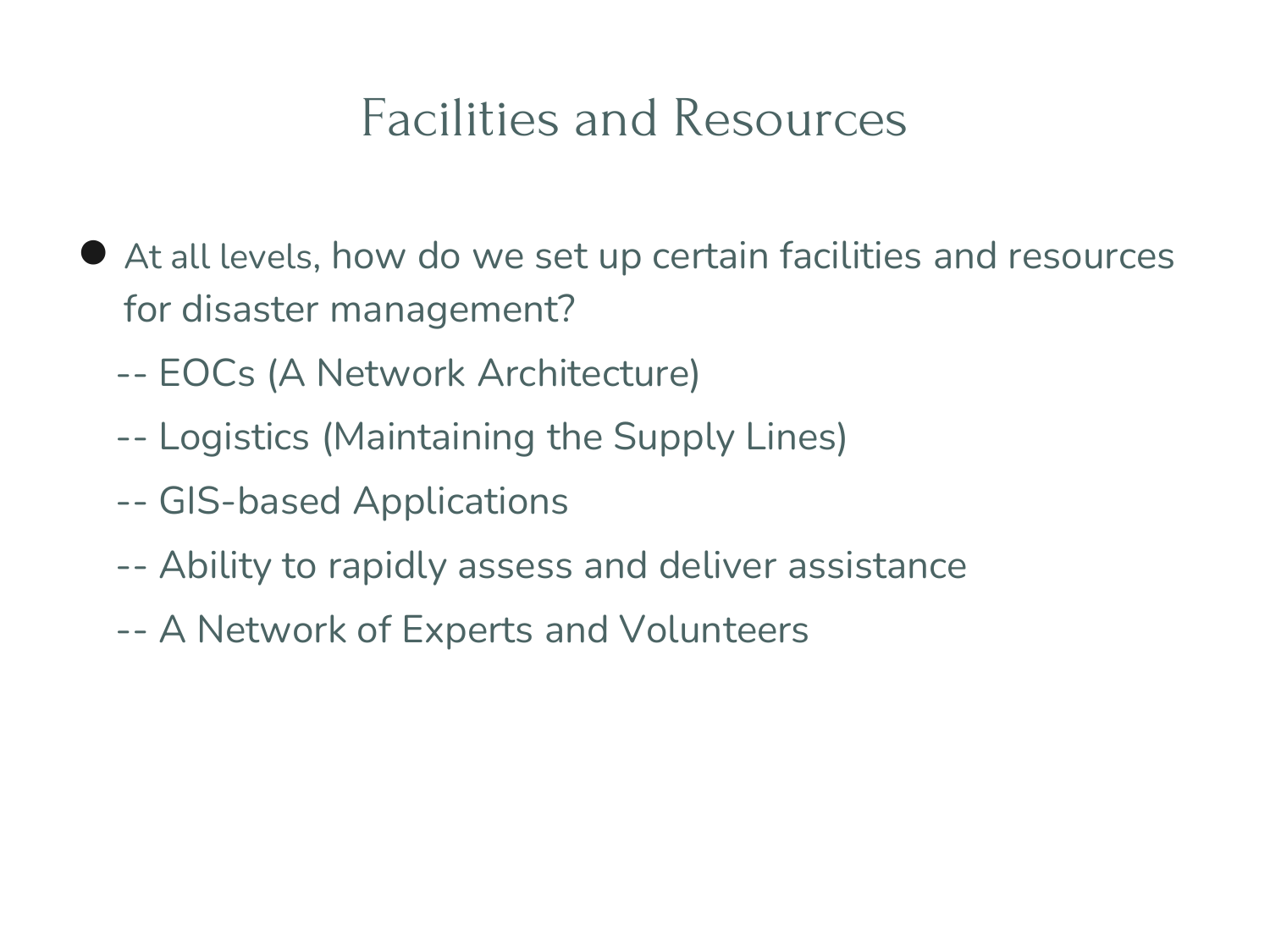## Nationally-Funded Programmes

- Mitigation Programmes for Earthquakes, Landslides, Drought and Urban Flooding
- **Preparedness Programme for Fire Management**
- Mitigation and Rehabilitation for Erosion-affected people
- How do we implement these programmes at the State and District Levels?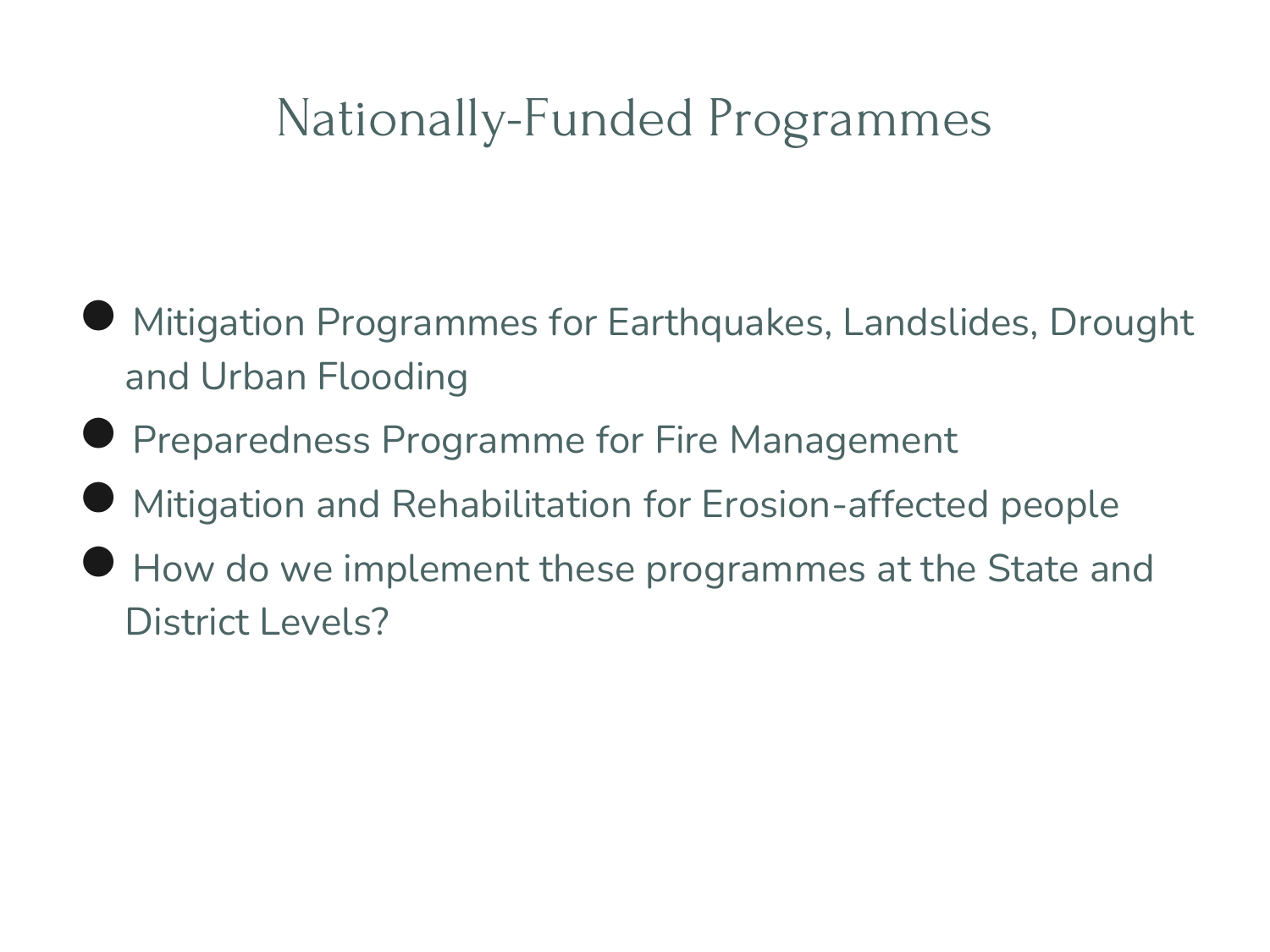### Capacity-building Programmes

- How do we develop a responsive capacity-building programme, which support all the functions– preparedness, response, recovery and reconstruction, and mitigation?
- How do we seek broad-based support from various sources for capacity-building– NIDM, Regional Institutions, International Agencies, etc.?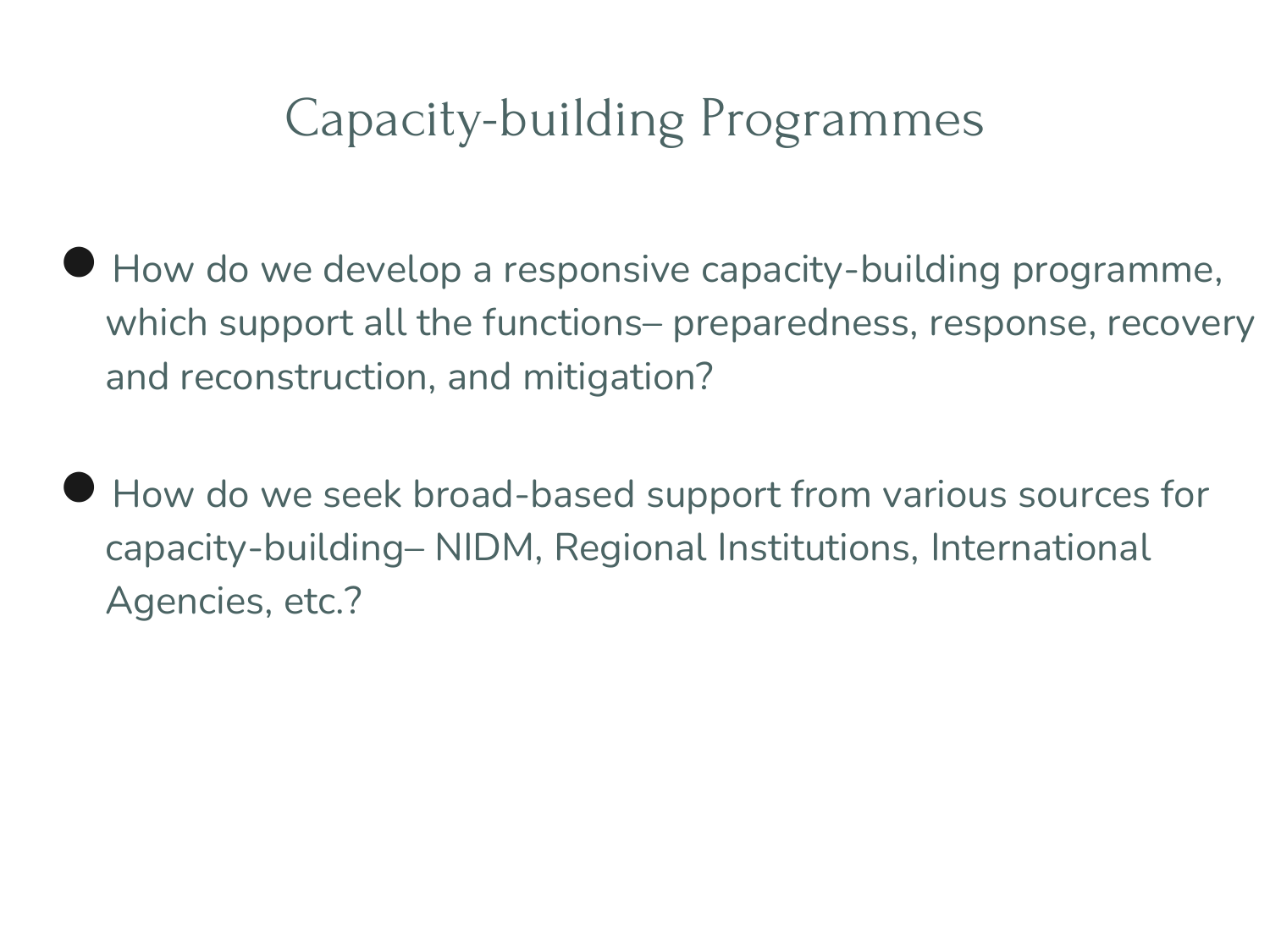#### Professionalizing Disaster Management

- There are at least 15 to 20 Universities offering Degrees and Diplomas in Disaster Management
- UGC has just sent a letter to Universities recommending the introduction of Disaster Management Courses
- How do we take advantage of an increasing number of qualified professionals to enrich our Disaster Management Authorities?
- $\bullet$  Is it the time to consider a national cadre in disaster risk management?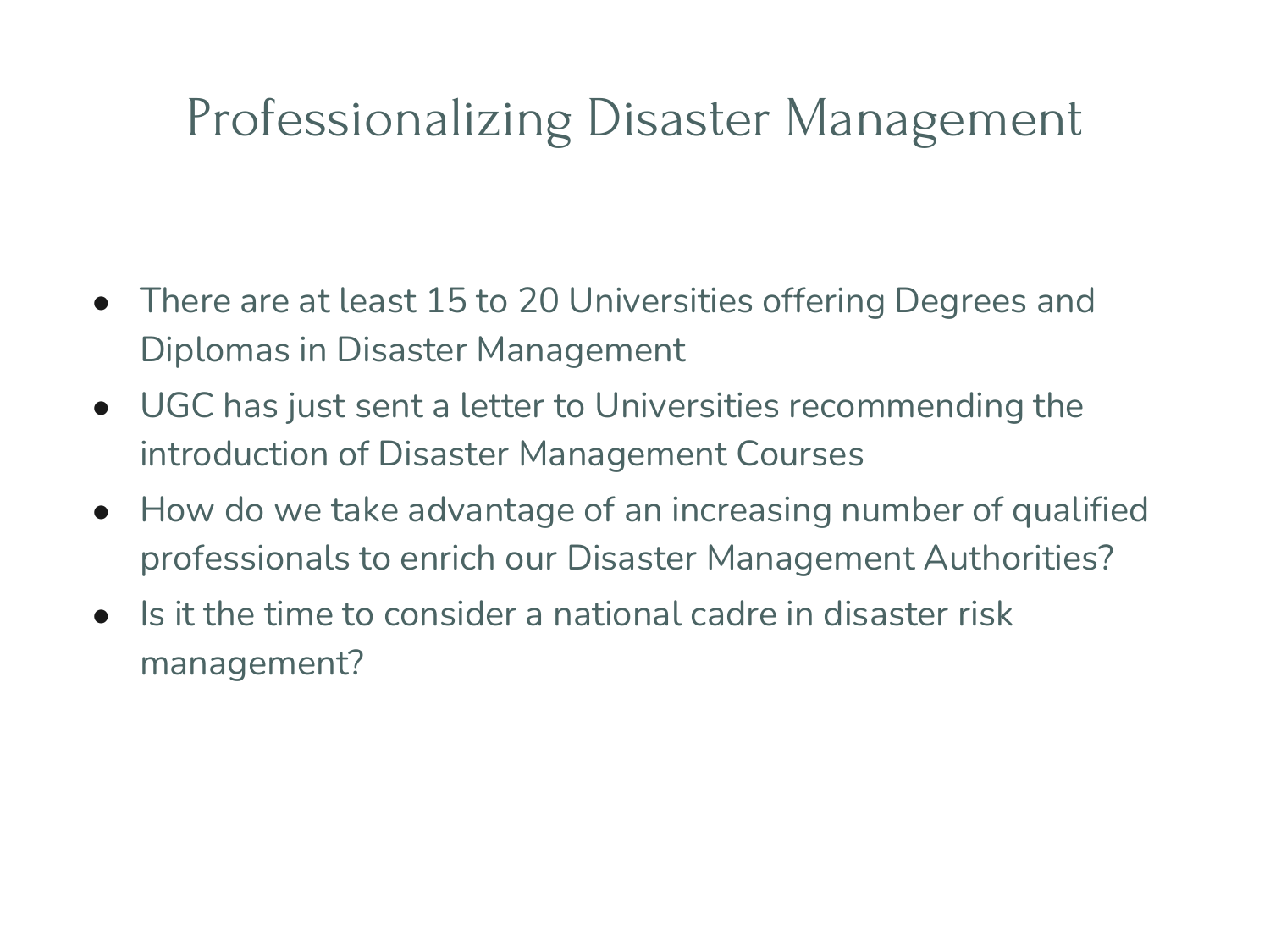# Community-based DRM

- **How do we sustain DRM at the community level?**
- How do we transfer more resources- money, skills, and building technologies– to the people?
- How do develop a programme specifically for women?
- How do we get the concept of 'resilient communities' on the ground?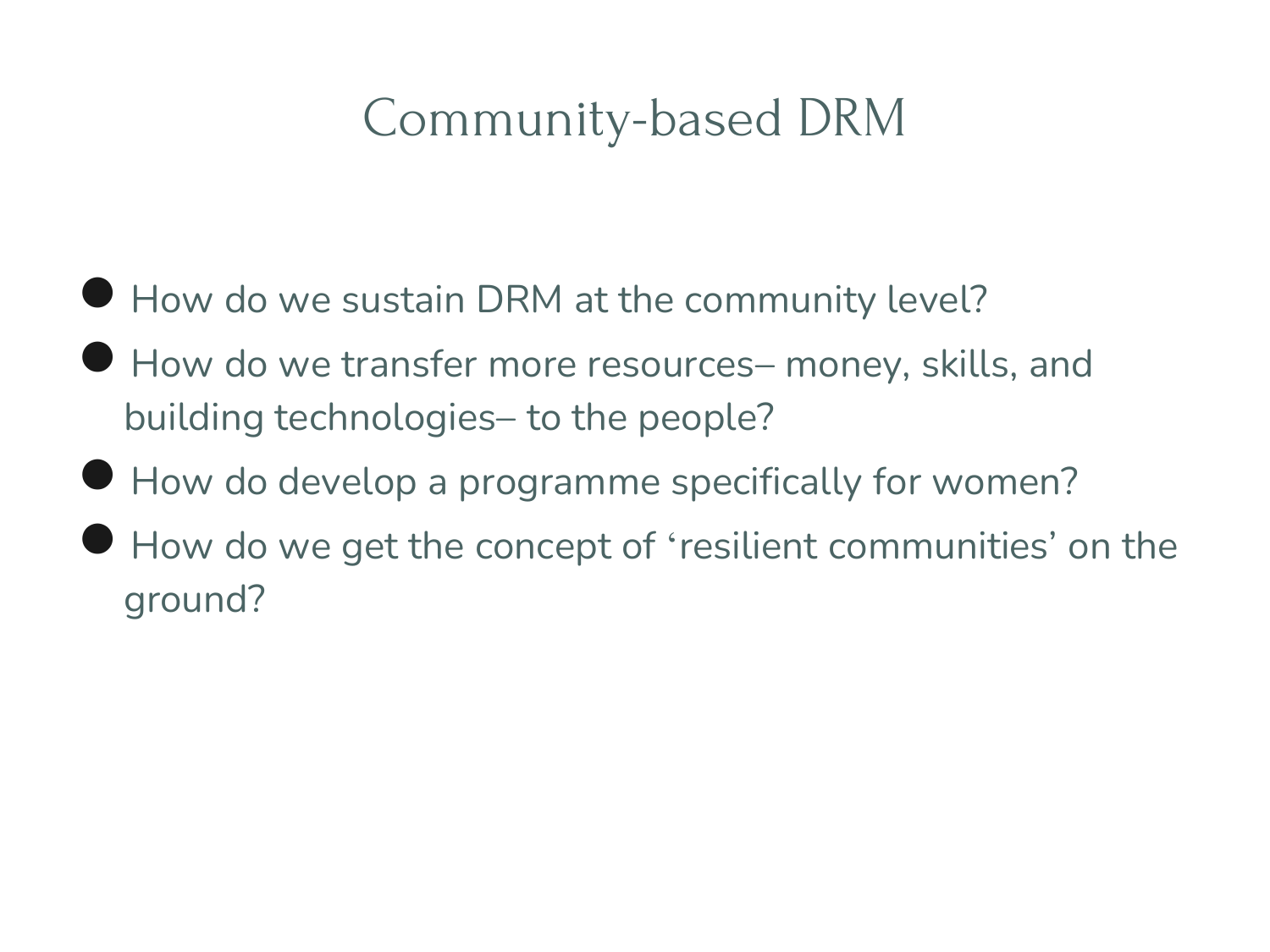# Sendai Framework

- How do we monitor the Sendai Framework?
- What kind of monitoring arrangements we must have?
- How do we identify a few indicators where we can have more success?
- How should it also have some linkage with the SDGs and Paris Agreement?